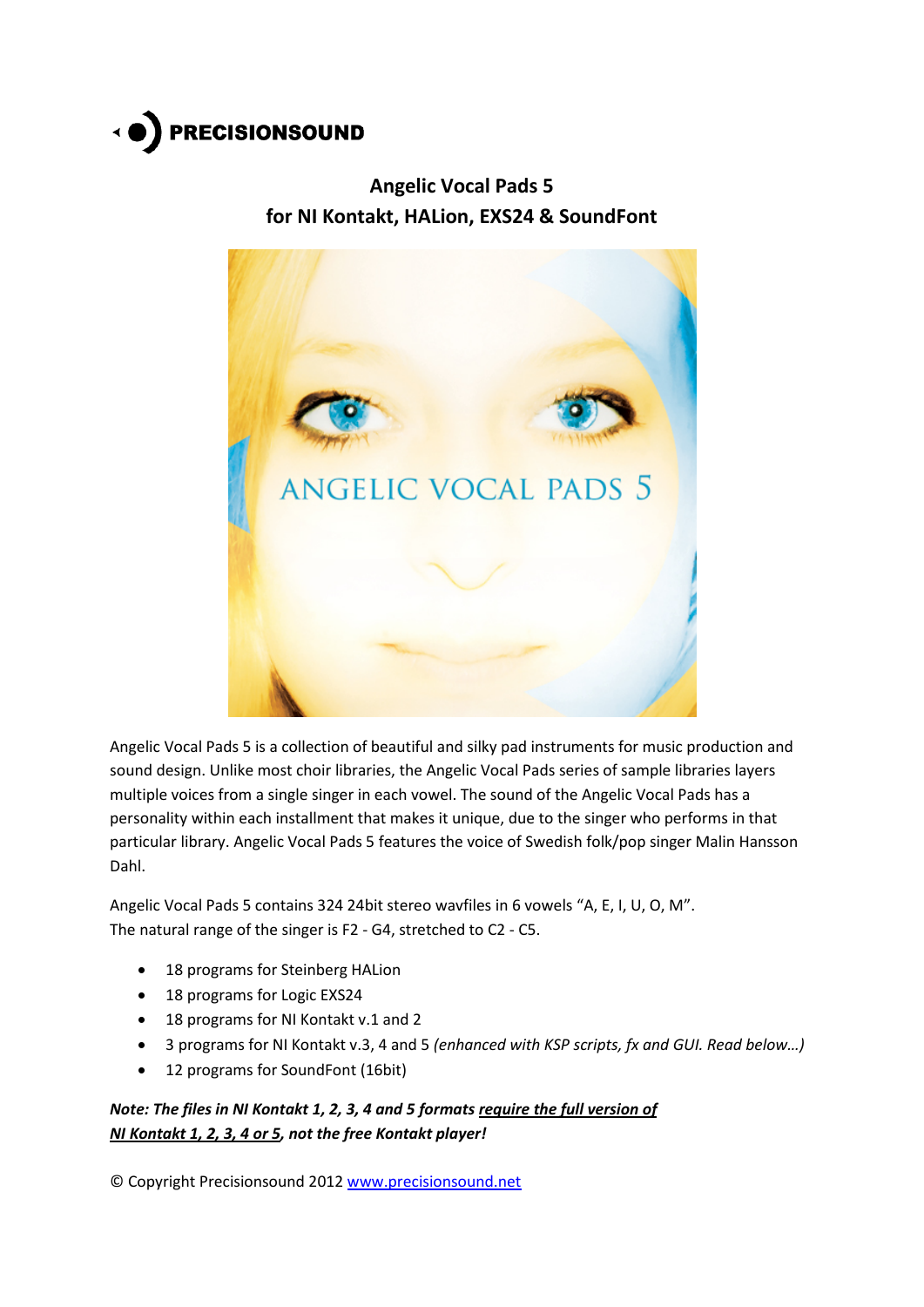## **Angelic Vocal Pads 5 for NI Kontakt 3, 4 and 5**

Three versions of Angelic Vocal Pads 5 are provided for NI Kontakt 3, 4 and 5. The "Mode I + II" instrument uses two layers of stereo samples for each vowel. "Mode I" and "Mode II" use one layer of stereo samples for each vowel, with different samples for each instrument. The single-mode instruments use half the polyphony of the "Mode I + II" instrument.



## **Perform page**

The **Perform** page presents several ways to control the sound of the voice, during real-time MIDI performance, as well as directly on the instrument interface.

The **Voice** section contains three drop-down menus: **Source**, **Destination**, and **Control**. The **Source** is the vowel sound that plays by default. The **Destination** is a different vowel sound, into which the **Source** can be morphed. The **Control** menu is where you select the method of morphing.

The **Source** menu selects the instrument's current vowel (A, E, I, O, U, M), which you hear when you play a note. To the left of each vowel name on the menu is a corresponding keyswitch:

| Keyswitch      | Source Vowel |
|----------------|--------------|
| C1             | А            |
| C#1            | E            |
| D <sub>1</sub> |              |
| D#1            | റ            |
| E1             | Ū            |
| F <sub>1</sub> | M            |

Pressing these keyswitches changes the current vowel too, and the **Source** menu updates accordingly.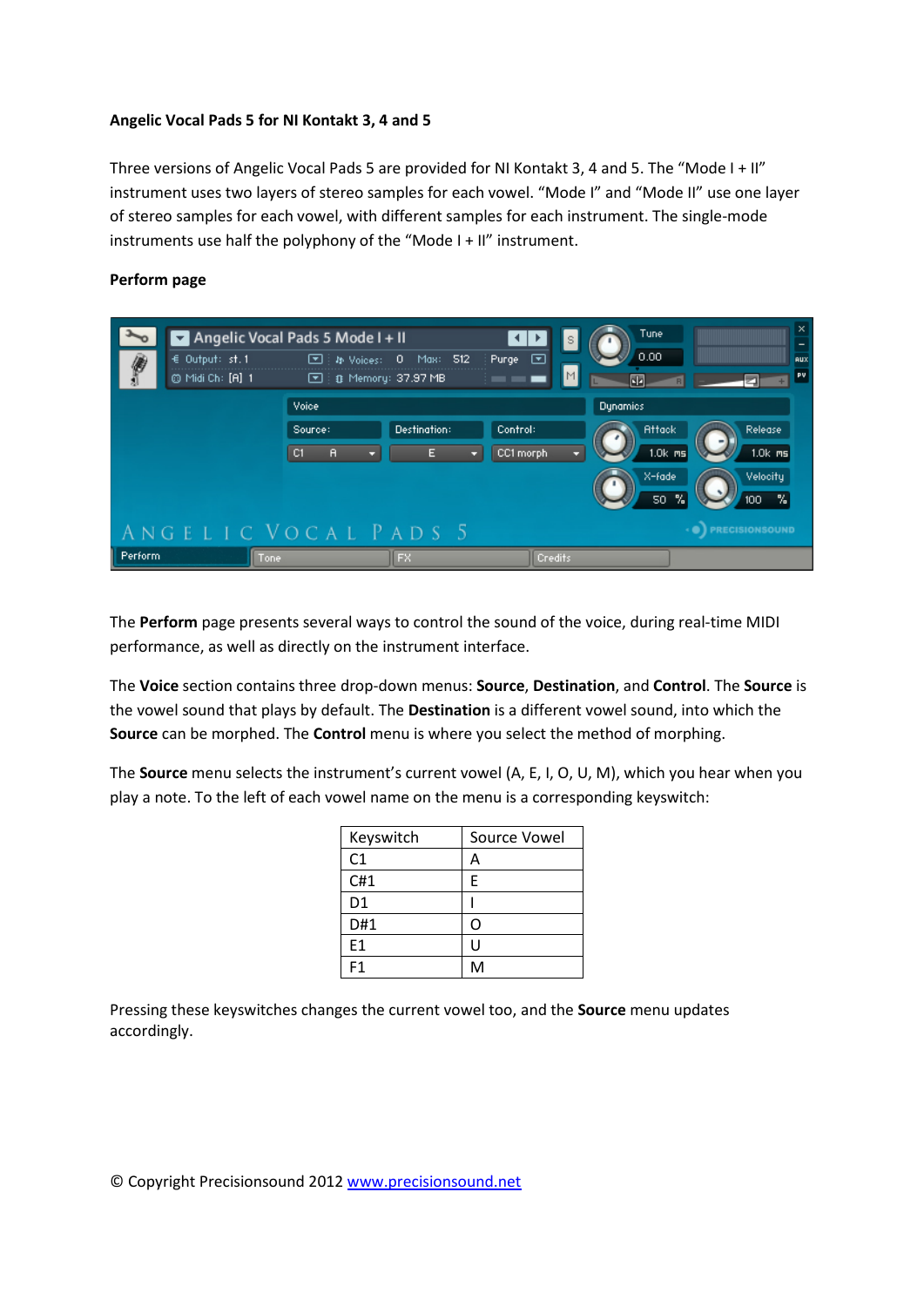The difference between changing the vowel using the **Source** menu, and changing the vowel using a keyswitch, is that the **Source** menu transitions instantly to the new vowel, whereas keyswitches crossfade from the old to the new vowel. With keyswitches, you can change **Source** vowels smoothly while playing sustained notes.

The **Destination** menu enables you to select a different vowel from the **Source**, then morph between the two vowels.

Each **Source** vowel has its own unique **Destination** vowel. This means that if you select A as the source and E as the destination, you could then change the source to O and select M as the destination. When you change the source back to A, the destination will revert to E. When you change it again to O, the destination will revert to M. In other words, the instrument remembers your chosen destination for each source.

## *Note: if you try to select the same vowel for the destination as the current source, the destination menu will snap to the next available vowel, because you cannot morph a vowel with itself.*

There are three ways in which to morph between **Source** and **Destination** vowels: CC1, Velocity, and Knob. They are selectable from the **Control** menu, and are explained below. Additionally, the **Control**  menu also allows you to disable morphing.

## *CC1 morph*

In "CC1 morph" mode, MIDI continuous controller #1 controls the morph between **Source** and **Destination** vowels. This is usually the modulation wheel on your MIDI keyboard. Turn the modulation wheel from minimum to maximum while playing a note, and you will hear the **Source**  fade out, as the **Destination** fades in until it is the only vowel that can be heard.

## *Velocity morph*

In "Velocity morph" mode, the levels of **Source** and **Destination** are controllable for each note you play, depending on how hard you play the keys. The volume of the **Source** decreases as velocity increases (when you hit the keys harder), and vice versa for the **Destination**. In other words, at maximum velocity, only the **Destination** vowel can be heard.

## *Knob morph*

In "Knob morph" mode, a knob appears below the **Control** menu. Turning this **Morph** knob from 0% to 100% fades out the **Source** and fades in the **Destination**, like the modulation wheel in "CC1 morph" mode. We have included this mode so that it is easy to assign morphing to another MIDI controller, or to automate it in your host sequencer. To assign morphing to a MIDI controller, rightclick the **Morph** knob and click "Learn MIDI CC# Automation", then move the physical slider or dial that you want to assign.

## *Keyswitch only*

In "Keyswitch only" mode, morphing is disabled. The **Destination** menu is hidden because it is not in use. In this mode, you can still crossfade between **Source** vowels using the keyswitches.

© Copyright Precisionsound 2012 [www.precisionsound.net](http://www.precisionsound.net/)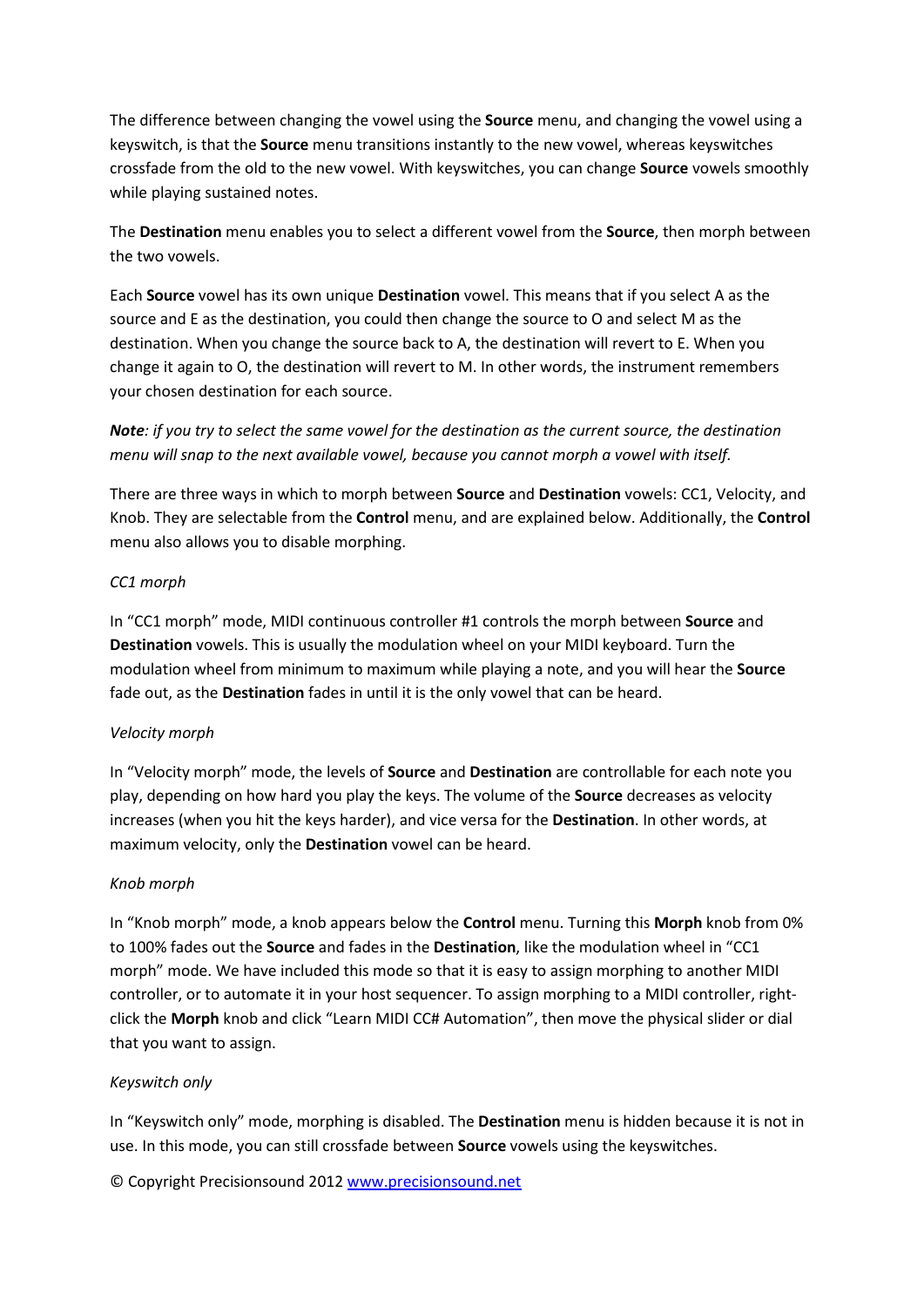

The **Dynamics** section on the **Perform** page provides four knobs that control the amplitude of the instrument sound. The **Attack** and **Release** knobs adjust respectively the start and end of the amplitude envelope. They affect all vowels, both sources and destinations.

The **X-fade** knob adjusts the speed of crossfades between **Source** and **Destination** vowels when using the keyswitches, from 0% (fast) to 100% (slow).

The **Velocity** control adjusts the sensitivity of the instrument's volume to MIDI velocity.

The **X-fade** and **Velocity** knobs are hidden when the **Control** menu is in "Velocity morph" mode, because they are not applicable in that mode.

*Note: "Velocity morph" mode works differently from morphing by modulation wheel or knob, because it operates per-note, rather than on all notes at once. This has two important consequences. First, volume sensitivity to velocity is disabled in this mode because it is used to morph between vowels. Second, crossfading is not applicable because each note has its own levels of source and destination vowel. Therefore, while Source keyswitches still work in "Velocity morph" mode, they affect the next played note, rather than currently played notes like in "CC1 morph" and "Knob morph" modes.*



Lastly on this page, the **Control Display** provides information about the status of crossfades and mode changes. This is the text box above the **Control** menu, which is usually labeled "Control:".

When a crossfade between sources is underway, the **Control Display** changes to "Crossfading…". During crossfading, several controls are disabled in order to safeguard audio performance: keyswitches, CC1 input, morph knob input, and the drop-down menus. The "Crossfading…" message reminds you that these controls are disabled, and its disappearance shows you that the controls are active again.

The **Control Display** is also used when changing to "Velocity morph" mode with the **Control** menu. To prevent a jump in volume when changing to this mode (as velocity sensitivity is disabled), the instrument waits for any playing notes to finish before making the mode change. This is shown by "Waiting…" on the **Control Display**. When "Waiting…" vanishes, velocity mode is ready to play.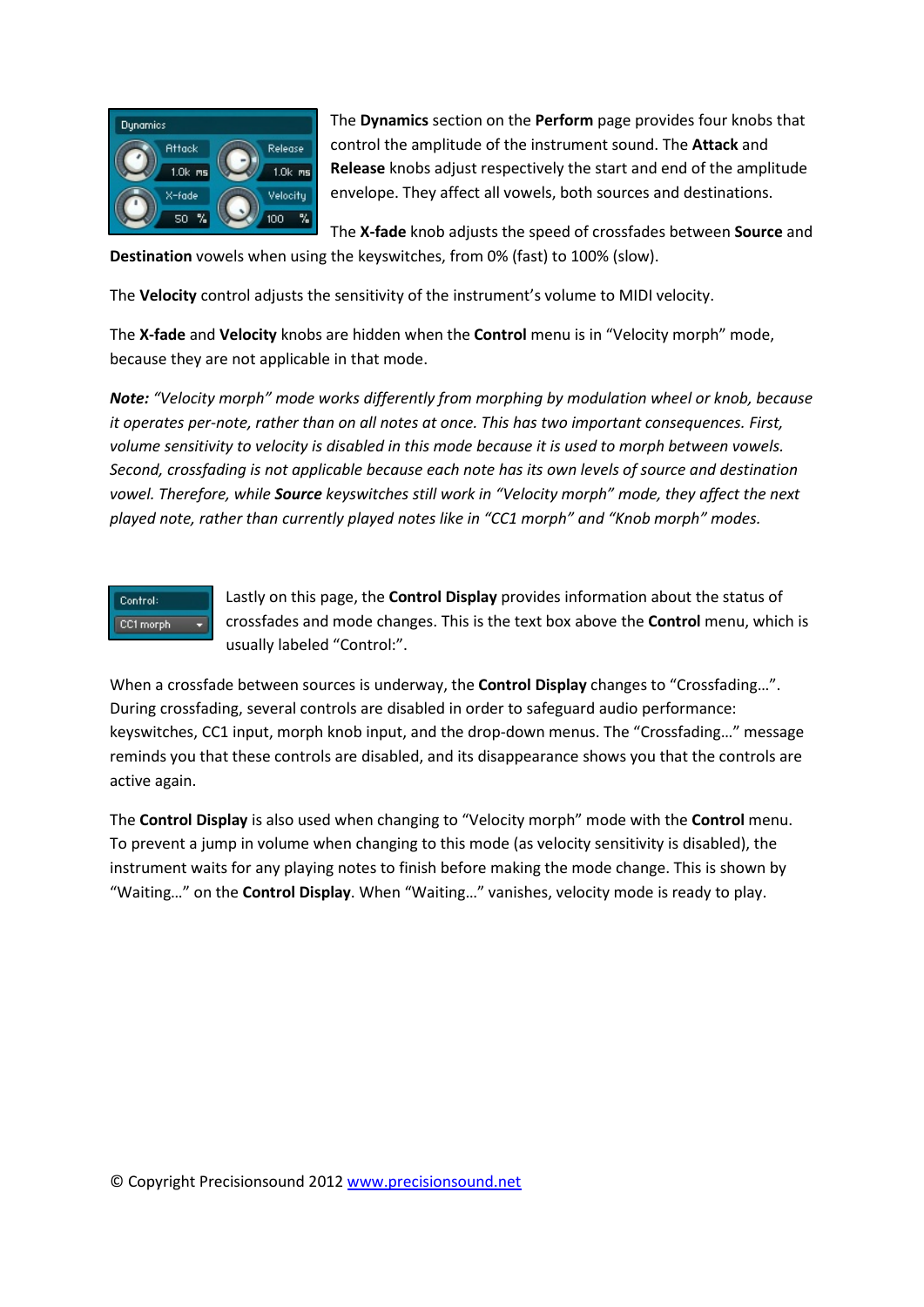#### **Tone page**



**Detune:** this knob changes the tuning of all vowels, by detuning the two layers of each vowel against one another, from 0% (no detuning) to 100% (maximum detuning).

*Note: The Detune knob is not available in the "Mode I" or "Mode II" Kontakt instruments, because these instruments use single layers for each vowel, to minimize polyphony.*

**Stereo**: the Width knob controls the stereo image, from natural stereo down to mono.

**EQ:** Lo, Mid & Hi frequency amount knobs +/- 15 dB, with a sweepable Mid from 40 Hz to 12kHz.

|          | Angelic Vocal Pads 5 Mode $I + II$ |                                    |                     |                                 | Tune              | ×                           |
|----------|------------------------------------|------------------------------------|---------------------|---------------------------------|-------------------|-----------------------------|
| ₩        | € Output: st.1<br>@ Midi Ch: [A] 3 | ☞<br>静 Voices:<br>B Memory: 0<br>⊡ | 512<br>0<br>Max:    | Purge $\Box$<br>M               | 0.00<br>Œ         | RUX<br>PV                   |
|          |                                    | Reverb                             |                     | Delay                           |                   |                             |
|          |                                    | Leuel<br>4.5<br>$\overline{AB}$    | Type:<br>Reverb off | Leuel<br>4.5<br>$\overline{AB}$ | Time<br>300.0ms   | Feedb.<br>$40.0$ %          |
|          |                                    |                                    |                     | Delay off                       | Tone<br>%.<br>0.0 | Spread<br>$100.0 \text{ %}$ |
|          | ANGELIC VOCAL PADS 5               |                                    |                     |                                 |                   | <b>PRECISIONSOUND</b>       |
| Perform, | Tone                               |                                    | FX                  | <b>Credits</b>                  |                   |                             |

#### **FX page**

**Reverb:** IR Reverb FX with 15 presets "Big Hall 1", "Big Hall 2", "Cathedral", "Church", "Large Hall", "Large Room", "Medium Hall", "Mono Spring", "Plastic Spring", "Plate", "Rusty Spring", "Small Room", "Small Space 1", "Small Space 2" and "Stage". Level amount knob and drop-down menu for selecting the reverb type.

**Delay**: Delay effect with Level knob, Time knob and on/off button. Other knobs control the Feedback of the delay signal, Tone (filter frequency character of the delay), and Spread (stereo width of delay signal, where 0%=mono).

© Copyright Precisionsound 2012 [www.precisionsound.net](http://www.precisionsound.net/)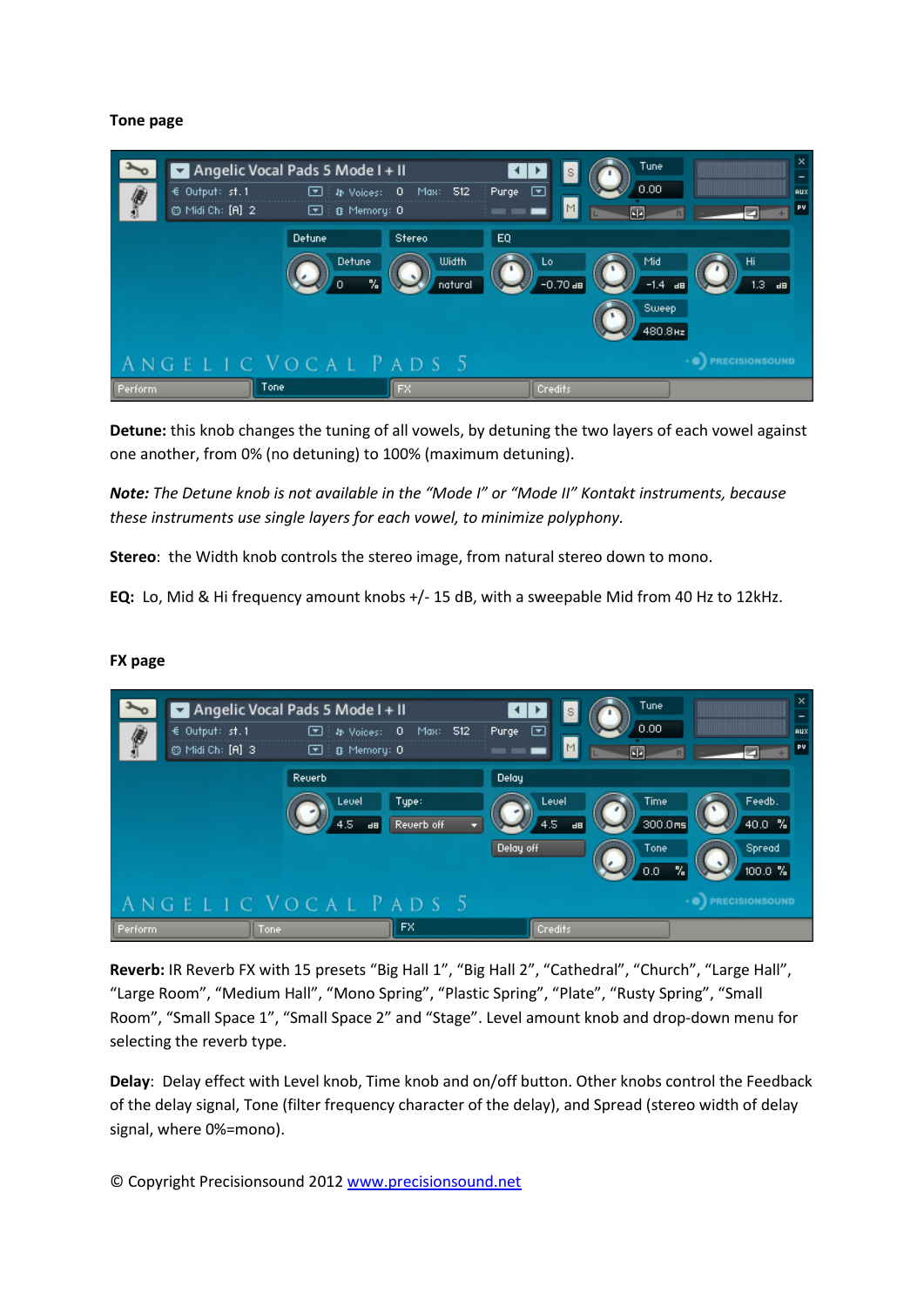## **Credits page**



Voices: Malin Hansson Dahl

Recording, Sound Editing & GUI Design: Lars Westin

KSP Scripting by Iain Morland [http://sound.iainmorland.net](http://sound.iainmorland.net/)

This library includes impulses from the free Bricasti M7 library by Acousticas, used under license.